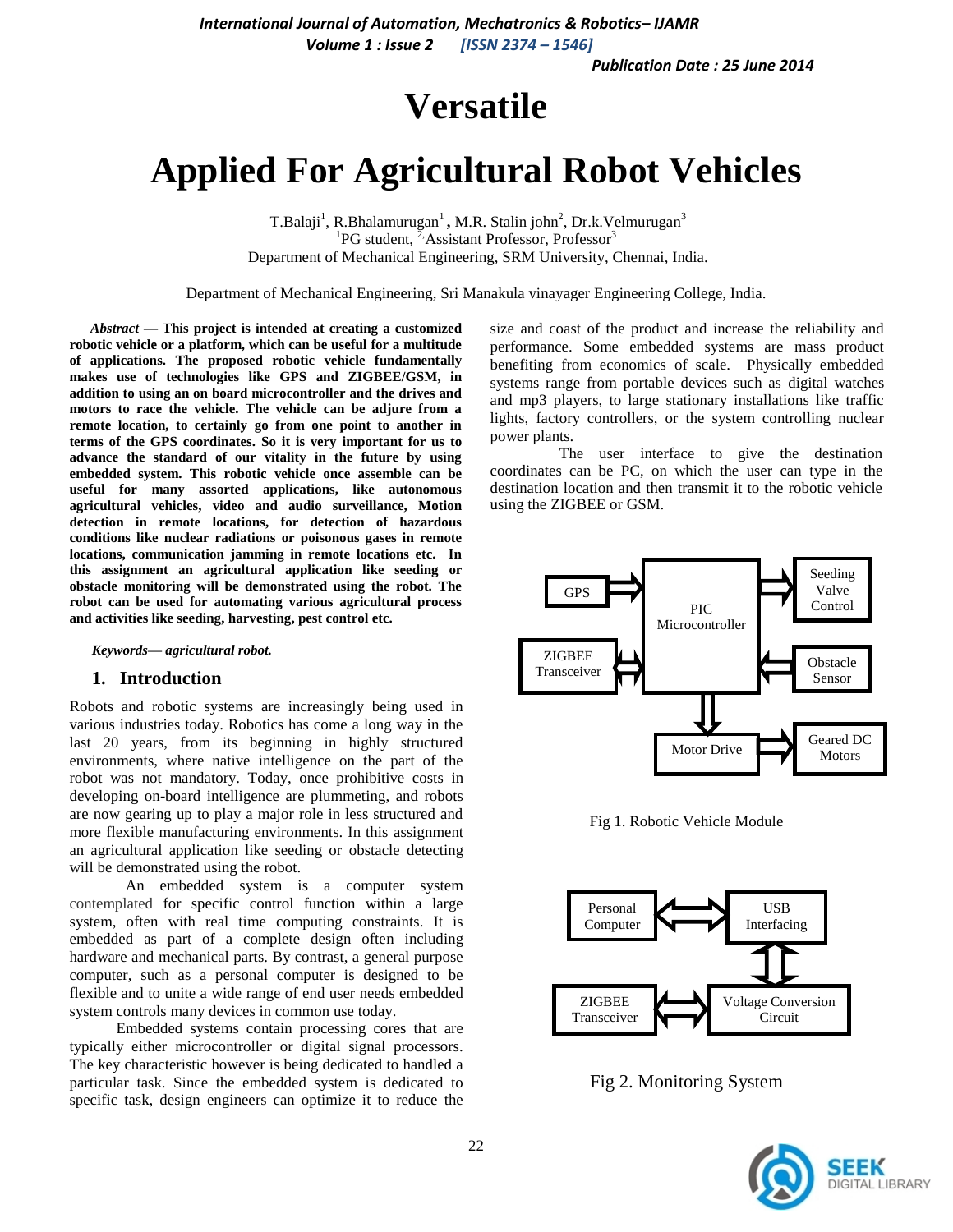### *Publication Date : 25 June 2014*

## **2. Literature Review**

Navigation in an unknown and unstructured outdoor environment is a fundamental and challenging problem for autonomous mobile robots. The navigation task requires identifying safe, traversable paths that allow the robot to progress toward a goal while avoiding obstacles. Standard approaches to complete the task use ranging sensors such as stereo vision or radar to recover the 3-D shape of the terrain. Various features of the terrain such as slopes or discontinuities are then analyzed to determine traversable regions. However, ranging sensors such as stereo visions only supply short-range perception and gives reliable obstacle detection to a range of approximately 5m. Navigating solely on short-range perception can lead to incorrect classification of safe and unsafe terrain in the far field, inefficient path following or even the failure of an experiment due to nearsightedness. To address nearsighted navigational errors, near-to far learningbased, long-range perception approaches are developed, which collect both appearances and stereo information from the near field as inputs for training appearance-based models and then applies these models in the far field in order to predict safe terrain and obstacles farther out from the robot where stereo readings are unavailable. We restrict our discussion to the online self-supervised learning since the diversity of the terrain and the lighting conditions of outdoor environments make it infeasible to employ a database of obstacle templates or features, or other forms of predefined description collections [1].

Eldercare is one of the most important healthcare concerns, particularly in countries such as Italy, Germany, and Sweden, and in the most rapidly aging nation of all, Japan. The number of Japanese who are 65 or older is already 29 million people, amounting to 23.1% of the population as of 2010. With the government's strategies to promote home-based elder-care and to reduce long-term hospital stays, home care services for elderly people are also growing. The number of home users has increased from 1.45 million people in 2001 to 2.41 million people in 2008. However, problems involving home care services are also increasing. There are fundamental problems with the variations in service quality of home care services. By their nature, home care services heavily depend upon a caregivers implicit knowledge about how to assist the elderly person in e.g. eating, rolling over in bed, and bathing. However, caregivers often have little time for study and training to master these practical skills. To address these problems, Yaguchi et al. proposed a care monitoring support system for home care services. Their system is designed to use the tacit knowledge shared among care-givers and supervisors in a more effective manner. We think that a Network Robot System will be a key technology for assisting elderly people, especially in home care services. The notion of the Network Robot System was defined by a European study group for the European Robotics Research Network, where robots communicate among themselves about the environment and people to fulfill their tasks. A network robot system consists not only of robots but also separately installed sensors and backend servers. Therefore, the robot need not move around if the situation around people is monitored and intelligently processed in the backend server [2].

 This paper details the design of a micro-controller based fuzzy logic controller for an agricultural Robot which can be used for ploughing, seeding and soil moisture sensing. The robots used in agriculture can reduce manpower and can be operated using remote controls from a distant place. In this work, an agricultural robot is designed with an internet based remote control using LAB VIEW and its position and speed control are discussed. Fuzzy logic controller is designed to change the steering angle and the speed of the robot according to the desired reference position. Differential drive is used to control the steering angle and the speed of the robot. The two DC motors are connected with the rear wheels of the robot. They are controlled by a fuzzy logic controller to offer accurate steering angle and the driving speed of the robot. The designed controller has two loops with an Outer Fuzzy Speed Control Loop and an Inner Current Control Loop. The control logic was implemented using 89C51 Microcontroller and the results are documented. The Robot control is implemented from a remote place using internet and web publishing tool in Lab VIEW. This Lab VIEW software enables complex and expensive equipment to be replaced by simpler and less expensive hardware. The agricultural Robot with the designed controller can be controlled from any distant computer. Thus this agricultural Robot control reduces the manpower and becomes advantageous and cost-effective. So many methods exist for ploughing the field. Earlier days we are using Cattle to plough the field, after that tractor is introduced for this application [3].

### **3. Embedded Systems**

Embedded System is a composite of hardware and software used to achieve a single task. Embedded systems are computer systems that monitor, respond to, or control an external environment. Environment connected to systems through sensors, actuators and other I/O interfaces. Embedded system must unite timing & other constraints imposed on it by environment. An Embedded system is a component within some larger system. It is contrast with general-purpose computers. The software in the embedded system is termed firmware. An Embedded system is an intelligent firmware designed for a definite process to be achieved perfectly [4]. An Embedded system, in general, incorporates hardware, operating system, and peripheral devices and communication software to enable to accomplish the predefined functions [4].



Fig 1. Embedded System [4]

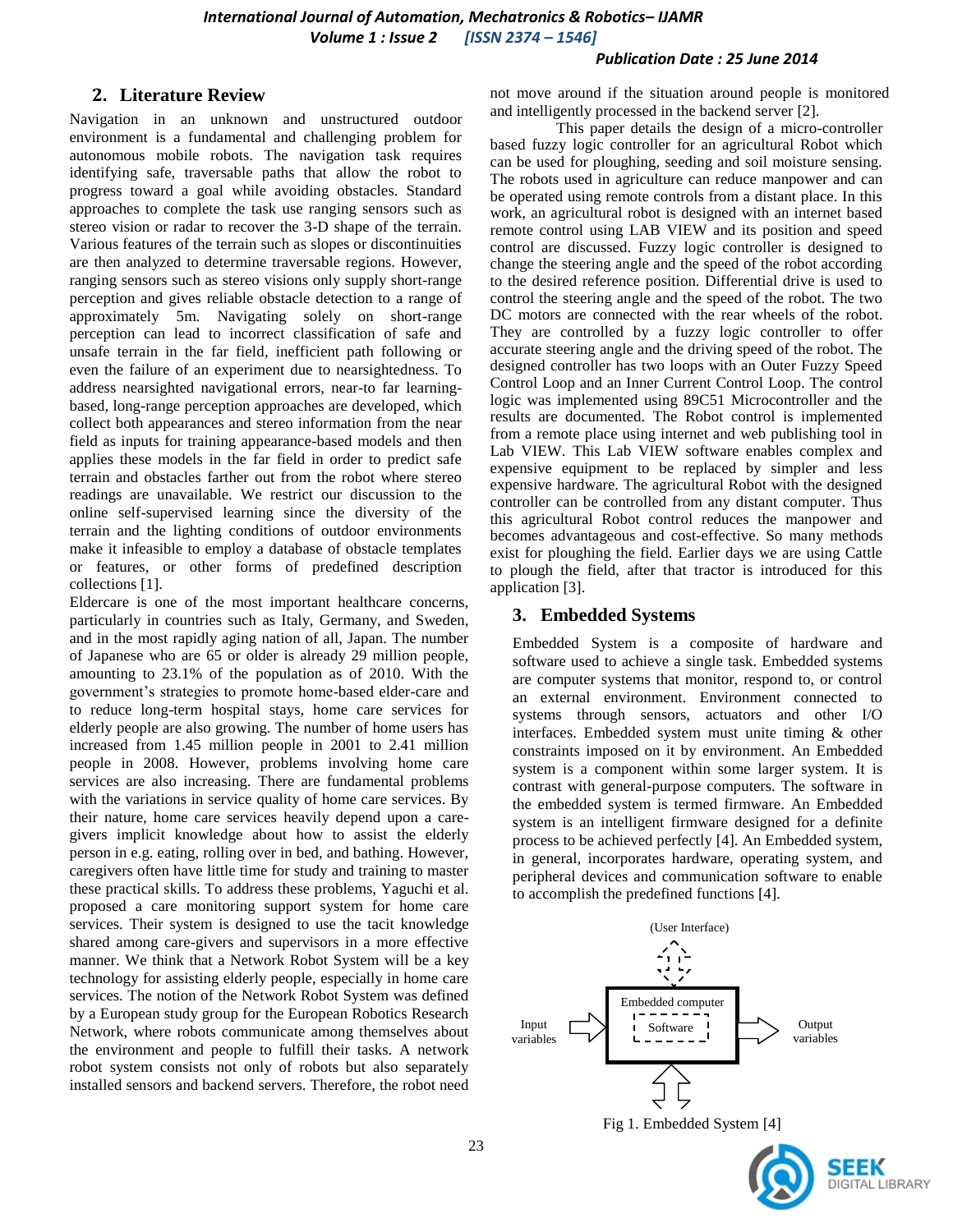### *Publication Date : 25 June 2014*

 In contrast to desktops that perform a variety of tasks, an embedded system achieves a single, well-defined task. The system has a processor, associated peripherals, and software for a specific purpose. For example, in a mobile phone the embedded processor need to process voice (to send and receive speech signals) as well as communication protocol [4]. Modern automobiles, industrial control systems, aircrafts, office automation products have a number of special purpose computer hardware and associated software embedded in them to accomplish specific functions [4].

## **4. Global Positioning System**

The main section, we track the position of vehicle using a device called GPS.Basic information like Location, Time, and Speed can be determined by any GPS receiver. Additional features like's maps and navigation are also available on many commercial GPS receivers. In the project GPS information is used to detect the present location and calculate the path to the desired location. The network of satellite that continuously transmits coded information, which makes possible to preciously identify locations on earth by measuring distance from satellites. The satellite transmits very low power radio signals allowing anyone with a GPS receiver to determine their location on earth. This remarkable system was not cheap to built, costing the US billions of dollars. Ongoing maintenance, including the launch of replacement satellites, adds to the cost of the system. Amazingly, GPS actually predates the introduction of the personal computer [5].

The below figure shows most commonly used GPS receiver. It is a low- power, ultra-high performance, easy to use GPS receiver based on SiRF's lates third generation single chip. The standard NMEA0183 outputs data using datum of WGS-84. Its low power consumption and high performance enables the adoption of AVL and other location based applications.It supports different electrical interfaces such as USB, RS232, TTL etc.Basic information like Location, Time, and Speed can be determined by any GPS receiver.Additional features likes maps and navigation are also available onmany commercial GPS receivers.The project uses a G mouse type GPS receiver that gives the location information as data.GPS information is used to detect the present location and calculate the path to the desired location[5].



**Fig 2. GMOUSE-101**

## **5. Visual Basic**

Visual basic is a easy to use and program windows based software.VB can be applied to create easy to use and view front ends for any windows based applications. VB is used to enable a easy to used GUI(Graphical User Interface) for the user.Visual Basic uses graphical, forms – based approach to application and development. The typical way to write a program in Visual Basic is to create a form, drag and drop controls onto the form, set properties for the form and its controls, adds application – specific code to handle events. It sounds simple, but we can write very powerful applications in this manner[6].

#### *5.1 Rapid Application Development (Rad) Tools:*

Visual Basic is Microsoft's RAD tool for window programmers. Rapid Application Development tools abet as to create applications in a shorter time as compared to conventional languages and with limited errors.RAD tools help us to create a range of applications. These could range from a small utility for our workgroup or us to large enterprise- wide system, or even distributed applications spanning the globe via the Internet.In case of large applications, RAD tools enable the developers to create a prototype of the large application. Such a prototype enables a user to understand the "Look and Feel" of the application. In some cases RAD tools enable us to minimize and simplify code writing[6].

### *5.2 Visual Programming*

Visual programming alligned at providing the user with an interface that is intuitive and easy to use. In developing such an interface, the programmer employs user-friendly features such as windows, menus, buttons, list boxes etc. A visual programming environment provides all features that are required to develop a graphical user interface as ready to use components. The programmer does not have to write code to create and display commonly required userfriendly features



**Fig 3. Output Window in Visual Programming**

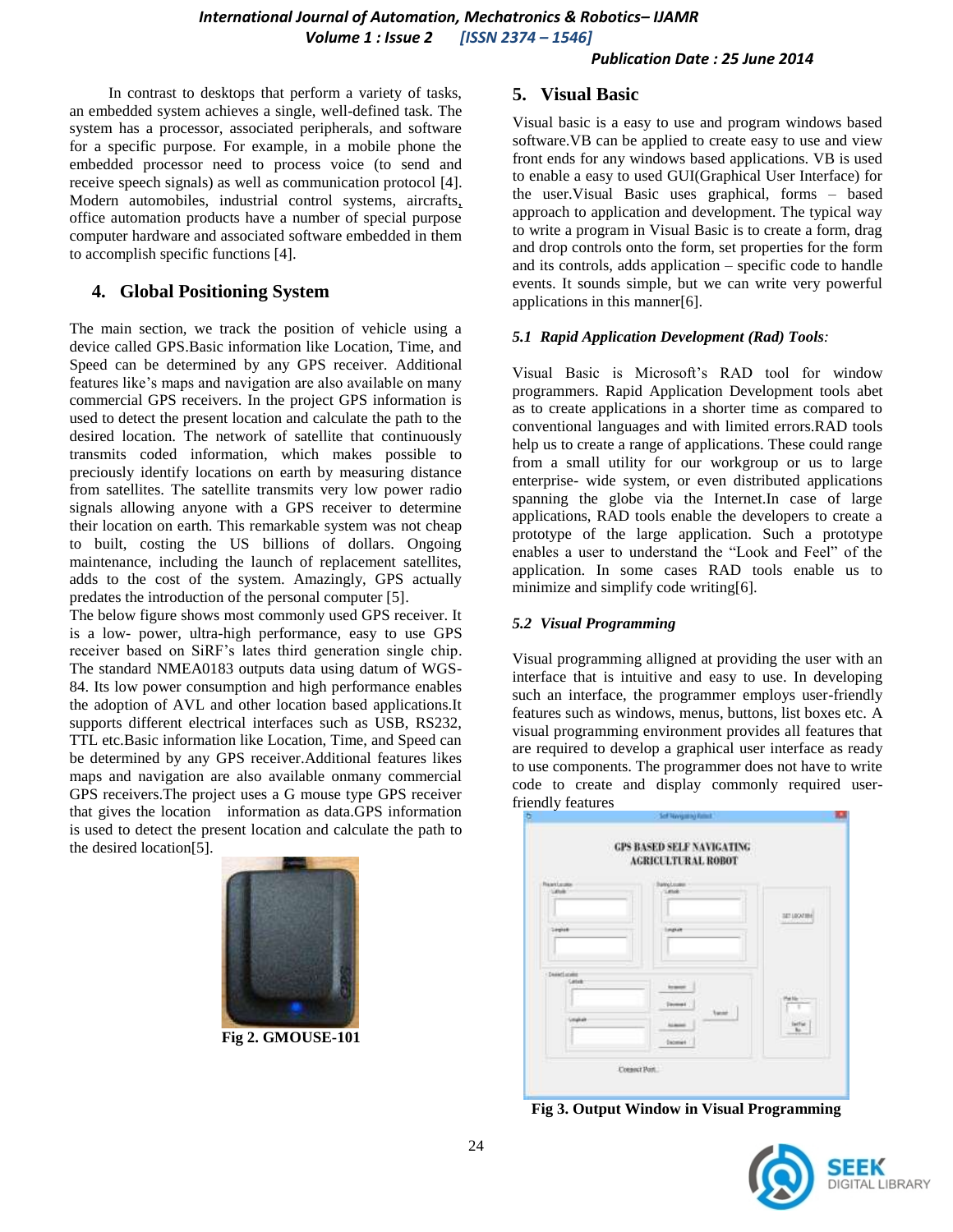# *International Journal of Automation, Mechatronics & Robotics– IJAMR Volume 1 : Issue 2 [ISSN 2374 – 1546]*

*Publication Date : 25 June 2014*

|                                                  | <b>AGRICULTURAL ROBOT</b>              |                     |
|--------------------------------------------------|----------------------------------------|---------------------|
| <b>Fremt Loyder</b><br>$-1400$                   | Institute Electronication<br>$-1.0628$ |                     |
| 12 Org. 13.8215 min. N                           | 12 Deg., 13.8083 min., N               | <b>SET-LOCATION</b> |
| <b>Lindkak</b>                                   | Legion/                                |                     |
| 79 Deg.04.5125 min., E                           | 79 Sep /M.SZZS mix, E                  |                     |
| Deset Location<br>Latule<br>12 Deg.11.0299 min.1 | <b>Instant</b><br><b>Seamer</b>        | Perlu               |
| <b>Longium</b><br>79 Beg, 84.5551 min., N        | <b>Somes</b>                           | First Vita<br>ш     |

**Fig 4. Navigation Progress**

each time around. In Visual Basic, variables are temporarily store values during the execution of on application. Variable names in Visual Basic can be up to 255 characters long and provides the first characters is a letter followed by number of letters, numbers and underscores. The data type of variable determines how the values in a variable are stored in computers memory[6].The figure shows the output of the Visual Basic program. The self navigating robot window is opened when the port is connected as shown in the figure 3. The values are assigned and navigation takes place when the transmit button is Chosen. The figure 4 illustrates the navigation process takes place when the values are assigned.

## *5.3 Detecting The Obstacle*

The robotic vehicle used here is given as in the following figure.



**Fig 5. Robotic Vehicle Platform**

| 1.GPS Receiver   | 6.DC Motor             |
|------------------|------------------------|
| 2. Battery       | 7. NPN Transistor      |
| 3. Seeding Valve | 8. Master Clear Switch |
| 4.PIC            | 9. Relay               |
| 5.LED            |                        |

GP2Y0A21YK0F Obstacle sensor is a distance measuring sensor unit, composed of an integrated combination of PSD (position sensitive detector) , IRED (infrared emitting diode) and signal processing circuit.The variety of the reflectivity of the object, the environmental temperature and the operating duration are not influenced easily to the distance detection because of adopting the triangulation method.This device outputs the voltage corresponding to the detection distance. So this sensor can also be used as a proximity sensor.



**Fig 6. Obstacle Sensor**

Obstacle sensor was fixed at the front side of the vehicle as shown in the figure 7. It detects the obstacle within the distance of 10 to 80cm.



**Fig 7. Obstacle sensor fixed in the embedded vehicle 1. Obstacle Sensor 2.Stepper Motor**

The obstacle detector detects the output as it is fixed in the front side of the embedded vehicle. The vehicle stops automatically when it detects the output.